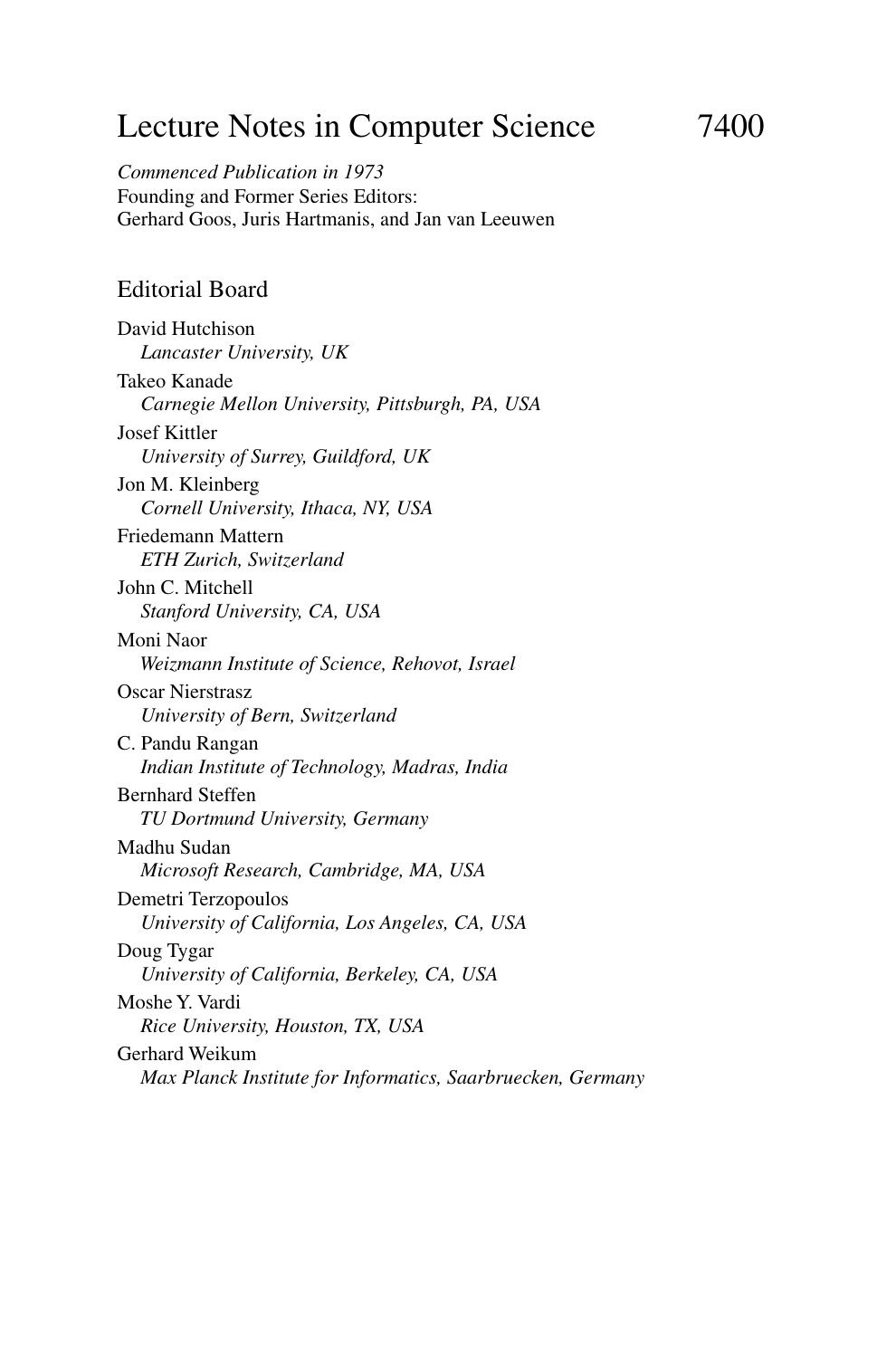Kurt Jensen Wil M.P. van der Aalst Marco Ajmone Marsan Giuliana Franceschinis Jetty Kleijn Lars Michael Kristensen (Eds.)

# Transactions on Petri Nets and Other Models of Concurrency VI

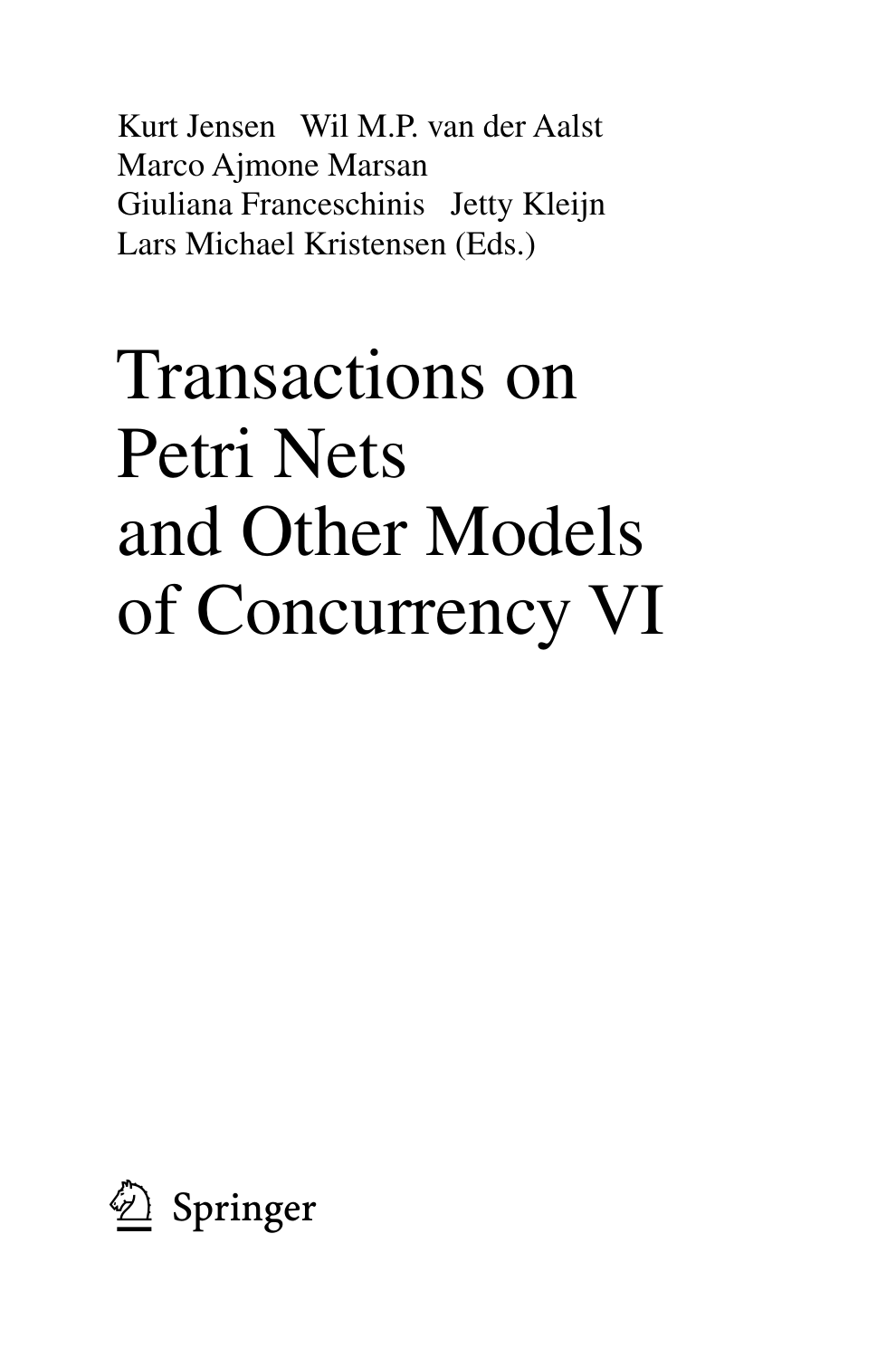#### Editor-in-Chief

Kurt Jensen University of Aarhus Faculty of Science, Department of Computer Science IT-parken, Aabogade 34, 8200 Aarhus N, Denmark E-mail: kjensen@cs.au.dk

Guest Editors

Wil M.P. van der Aalst Eindhoven University of Technology, The Netherlands E-mail: w.m.p.v.d.aalst@tue.nl

Marco Ajmone Marsan Politecnico di Torino, Italy E-mail: ajmone@polito.it

Giuliana Franceschinis Università del Piemonte Orientale "Amedeo Avogadro", Italy E-mail: giuliana.franceschinis@di.unipmn.it

Jetty Kleijn LIACS, Leiden University, The Netherlands E-mail: kleijn@liacs.nl

Lars Michael Kristensen Bergen University College, Norway E-mail: lmkr@hib.no

ISSN 0302-9743 (LNCS) e-ISSN 1611-3349 (LNCS) ISBN 978-3-642-35178-5 e-ISBN 978-3-642-35179-2 DOI 10.1007/978-3-642-35179-2 Springer Heidelberg Dordrecht London New York

e-ISSN 1867-7746 (ToPNoC)

Library of Congress Control Number: 2012952593

CR Subject Classification (1998): D.2.2-4, F.1.1, D.3.2, C.2.1-4, I.2.2, C.4, H.3.5

© Springer-Verlag Berlin Heidelberg 2012

This work is subject to copyright. All rights are reserved, whether the whole or part of the material is concerned, specifically the rights of translation, reprinting, re-use of illustrations, recitation, broadcasting, reproduction on microfilms or in any other way, and storage in data banks. Duplication of this publication or parts thereof is permitted only under the provisions of the German Copyright Law of September 9, 1965, in ist current version, and permission for use must always be obtained from Springer. Violations are liable to prosecution under the German Copyright Law.

The use of general descriptive names, registered names, trademarks, etc. in this publication does not imply, even in the absence of a specific statement, that such names are exempt from the relevant protective laws and regulations and therefore free for general use.

*Typesetting:* Camera-ready by author, data conversion by Scientific Publishing Services, Chennai, India

Printed on acid-free paper

Springer is part of Springer Science+Business Media (www.springer.com)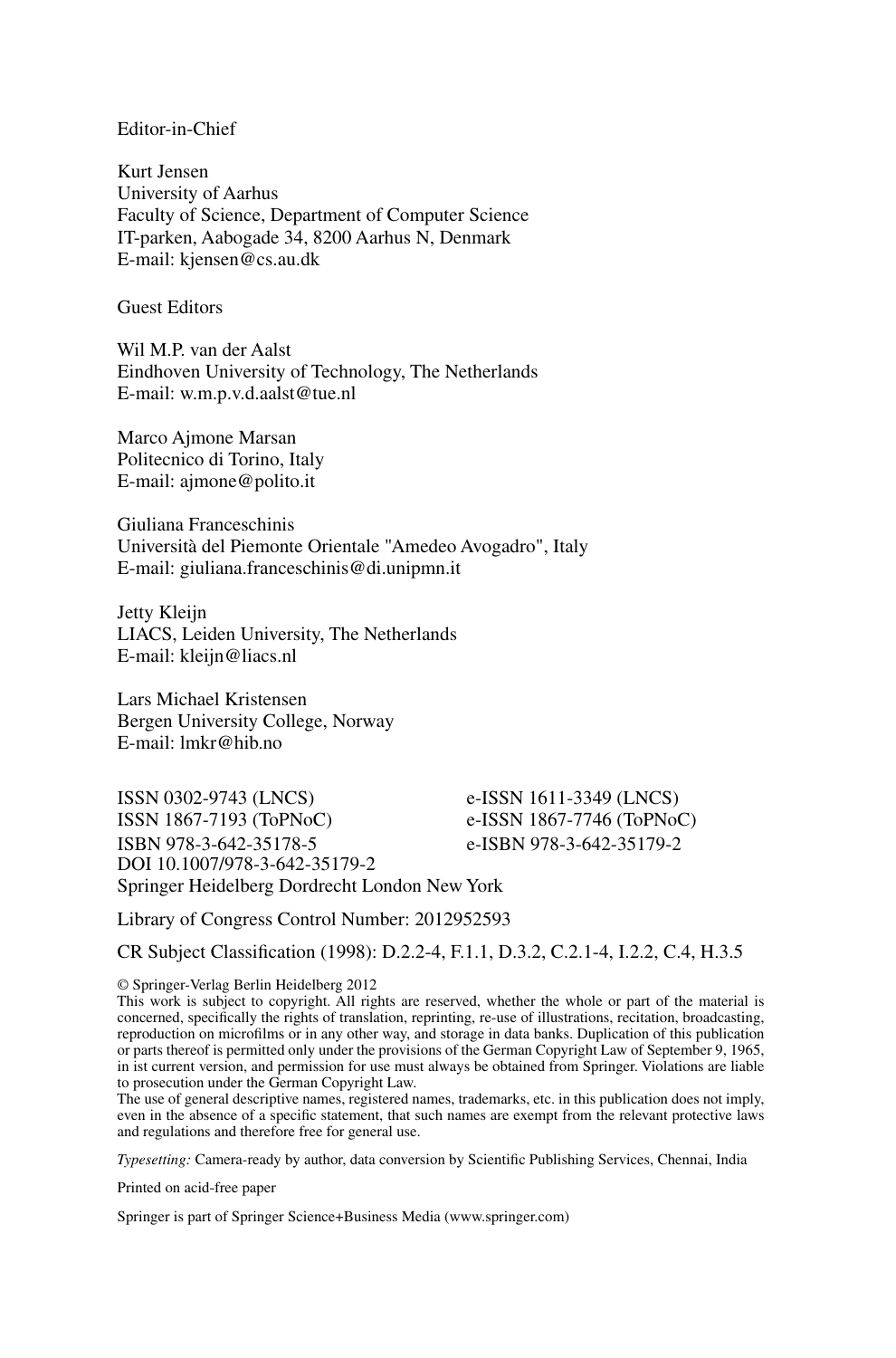## **Preface by Editor-in-Chief**

The sixth issue of LNCS Transactions on Petri Nets and Other Models of Concurrency (ToPNoC) contains revised and extended versions of a selection of the best papers from the workshops and tutorials held at the 32nd International Conference on Application and Theory of Petri Nets and Concurrency, in Newcastle upon Tyne, UK, June 20–24, 2011, edited by Wil van der Aalst and Jetty Kleijn, and a special section on Networks, Protocols, and Services, edited by Giuliana Franceschinis, Lars Michael Kristensen, and Marco Ajmone Marsan. It also contains a paper that was submitted to ToPNoC directly through the regular submission track.

I would like to thank the five guest editors of this special issue: Wil van der Aalst, Jetty Kleijn, Giuliana Franceschinis, Lars Michael Kristensen, and Marco Ajmone Marsan. Moreover, I would like to thank all authors, reviewers, and the organizers of the Petri net conference satellite workshops, without whom this issue of ToPNoC would not have been possible.

August 2012 Kurt Jensen Editor-in-Chief LNCS Transactions on Petri Nets and Other Models of Concurrency (ToPNoC)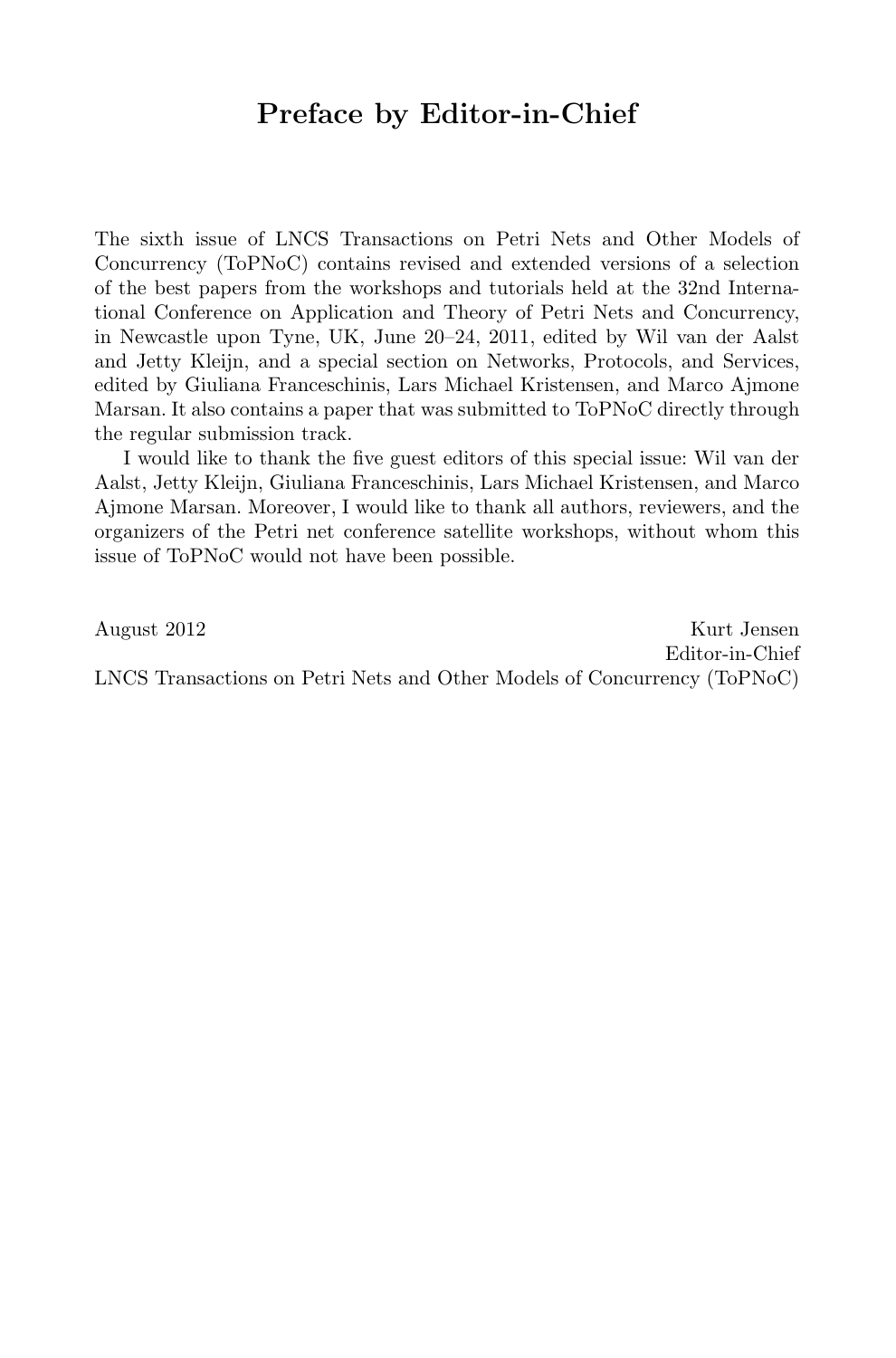# **LNCS Transactions on Petri Nets and Other Models of Concurrency: Aims and Scope**

ToPNoC aims to publish papers from all areas of Petri nets and other models of concurrency ranging from theoretical work to tool support and industrial applications. The foundation of Petri nets was laid by the pioneering work of Carl Adam Petri and his colleagues in the early 1960s. Since then, an enormous amount of material has been developed and published in journals and books and presented at workshops and conferences.

The annual International Conference on Application and Theory of Petri Nets and Concurrency started in 1980. The International Petri Net Bibliography maintained by the Petri Net Newsletter contains close to 10,000 different entries, and the International Petri Net Mailing List has 1,500 subscribers.

For more information on the International Petri Net community, see: http://www.informatik.uni-hamburg.de/TGI/PetriNets/

All issues of ToPNoC are LNCS volumes. Hence they appear in all large libraries and are also accessible in LNCS Online (electronically). It is possible to subscribe to ToPNoC without subscribing to the rest of LNCS.

ToPNoC contains:

- **–** revised versions of a selection of the best papers from workshops and tutorials concerned with Petri nets and concurrency;
- **–** special issues related to particular subareas (similar to those published in the *Advances in Petri Nets* series);
- **–** other papers invited for publication in ToPNoC; and
- **–** papers submitted directly to ToPNoC by their authors.

Like all other journals, ToPNoC has an Editorial Board, which is responsible for the quality of the journal. The members of the board assist in the reviewing of papers submitted or invited for publication in ToPNoC. Moreover, they may make recommendations concerning collections of papers for special issues. The Editorial Board consists of prominent researchers within the Petri net community and in related fields.

#### **Topics**

System design and verification using nets; analysis and synthesis, structure and behavior of nets; relationships between net theory and other approaches; causality/partial order theory of concurrency; net-based semantical, logical and algebraic calculi; symbolic net representation (graphical or textual); computer tools for nets; experience with using nets, case studies; educational issues related to nets; higher level net models; timed and stochastic nets; and standardization of nets.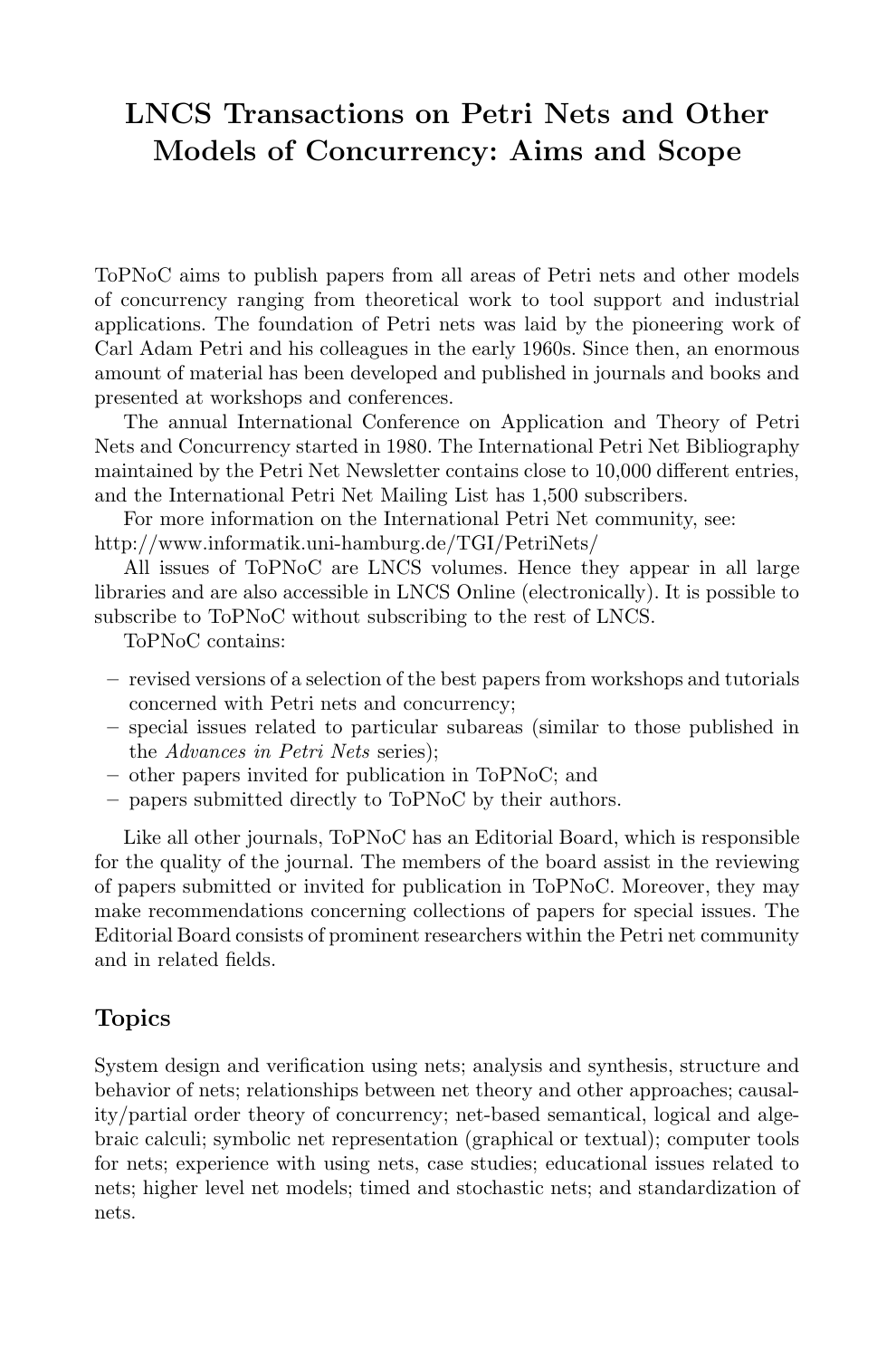Applications of nets to: biological systems, defence systems, e-commerce and trading, embedded systems, environmental systems, flexible manufacturing systems, hardware structures, health and medical systems, office automation, operations research, performance evaluation, programming languages, protocols and networks, railway networks, real-time systems, supervisory control, telecommunications, and workflow.

For more information about ToPNoC, please see: www.springer.com/lncs/ topnoc

## **Submission of Manuscripts**

Manuscripts should follow LNCS formatting guidelines, and should be submitted as PDF or zipped PostScript files to ToPNoC@cs.au.dk. All queries should be addressed to the same e-mail address.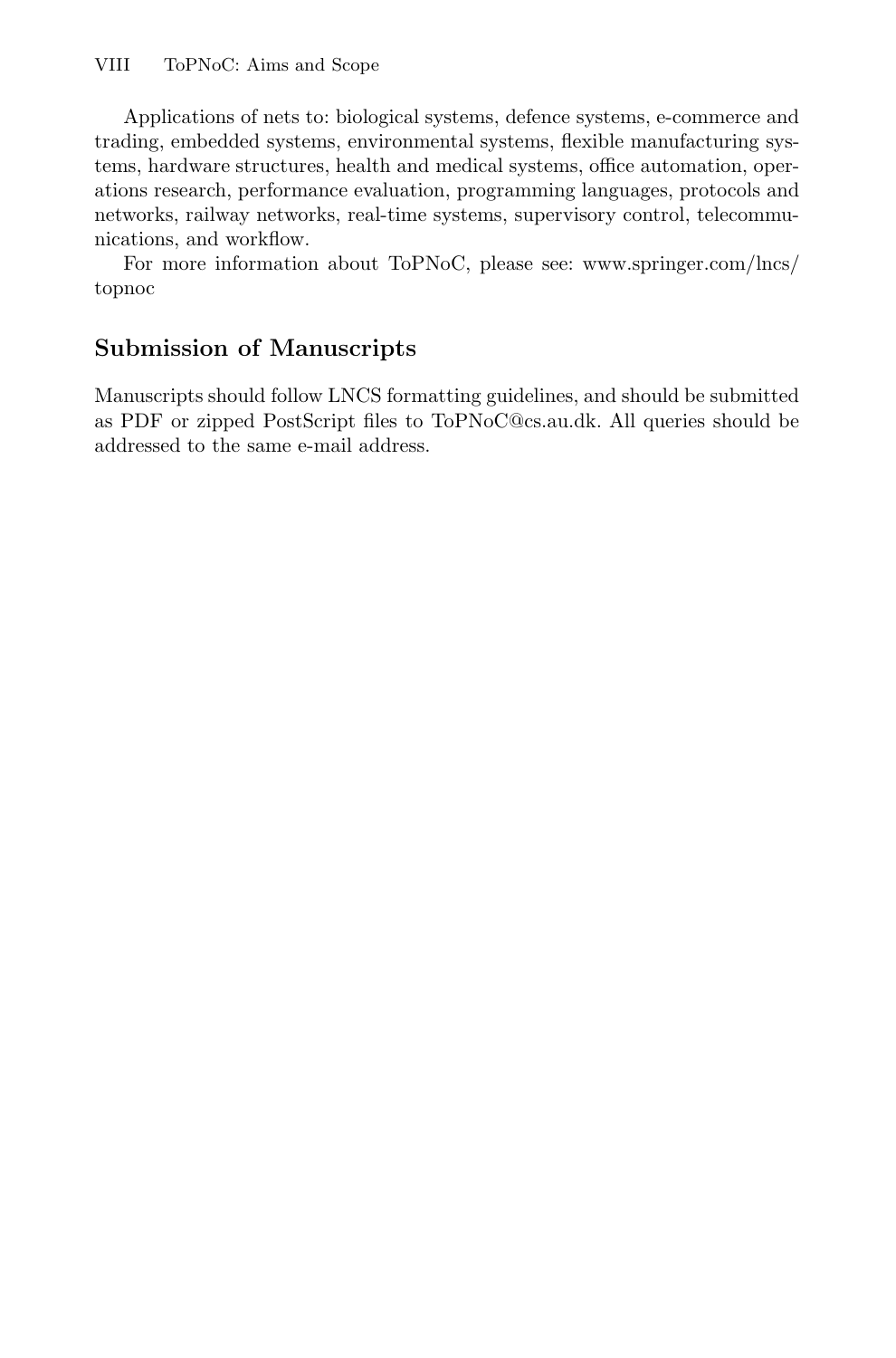# **LNCS Transactions on Petri Nets and Other Models of Concurrency: Editorial Board**

## **Editor-in-Chief**

Kurt Jensen, Denmark (http://person.au.dk/en/kjensen@cs.au.dk)

#### **Associate Editors**

Grzegorz Rozenberg, The Netherlands Jonathan Billington, Australia Susanna Donatelli, Italy Wil van der Aalst, The Netherlands

### **Editorial Board**

Didier Buchs, Switzerland Gianfranco Ciardo, USA José-Manuel Colom, Spain Jörg Desel, Germany Michel Diaz, France Hartmut Ehrig, Germany Jorge C.A. de Figueiredo, Brazil Luis Gomes, Portugal Roberto Gorrieri, Italy Serge Haddad, France Xudong He, USA Kees van Hee, The Netherlands Kunihiko Hiraishi, Japan Gabriel Juhas, Slovak Republic Jetty Kleijn, The Netherlands Maciej Koutny, UK

Lars M. Kristensen, Norway Charles Lakos, Australia Johan Lilius, Finland Chuang Lin, China Satoru Miyano, Japan Madhavan Mukund, India Wojciech Penczek, Poland Laure Petrucci, France Lucia Pomello, Italy Wolfgang Reisig, Germany Manuel Silva, Spain P.S. Thiagarajan, Singapore Glynn Winskel, UK Karsten Wolf, Germany Alex Yakovlev, UK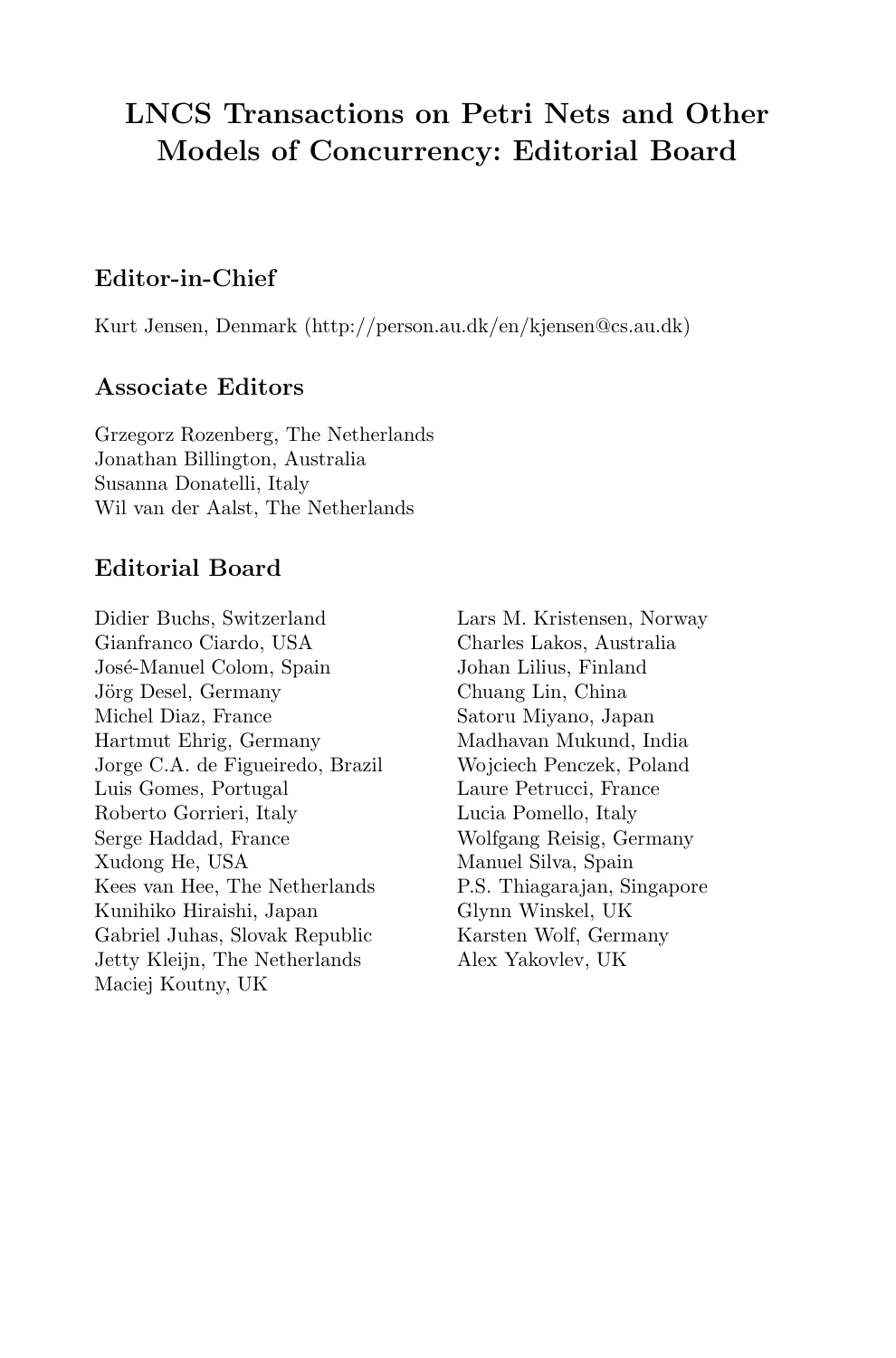## **Preface by Guest Editors**

This issue of ToPNoC consists of three parts:

- 1. the first part comprises the revised versions of a selection of the best papers from the workshops and tutorials held at the 32nd International Conference on Application and Theory of Petri Nets and Concurrency, in Newcastle upon Tyne, UK, June 20–24, 2011, and has been edited by Wil van der Aalst and Jetty Kleijn;
- 2. the second part consists of papers selected for a special section on Networks, Protocols, and Services and has been edited by Giuliana Franceschinis, Lars Michael Kristensen, and Marco Ajmone Marsan;
- 3. the third part is formed by the paper "Aggregating Causal Runs into Workflow Nets" by Boudewijn van Dongen, Jörg Desel, and Wil van der Aalst, submitted to ToPNoC directly through the regular submission track.

The remainder of this preface introduces these three parts.

#### **Best Workshop Papers from Petri Nets 2011**

This part contains revised and extended versions of a selection of the best workshop papers presented at the 32nd International Conference on Application and Theory of Petri Nets and Concurrency (Petri Nets 2011).

We, Wil van der Aalst and Jetty Kleijn, are indebted to the program committees of the workshops and in particular their chairs. Without their enthusiastic work this volume would not have been possible. Many members of the program committees participated in reviewing the extended versions of the papers selected for this issue. The following workshops were asked for their strongest contributions:

- **–** PNSE 2011: International Workshop on Petri Nets and Software Engineering (chairs: Michael Duvigneau, Kunihiko Hiraishi, and Daniel Moldt),
- **–** BioPPN 2011: International Workshop on Biological Processes and Petri Nets (chairs: Monika Heiner and Hiroshi Matsuno),
- ART 2011: Applications of Region Theory (chairs: Jörg Desel and Alex Yakovlev),
- **–** CompoNet 2011: International Workshop on Petri Nets Compositions (chairs: Hanna Klaudel and Franck Pommereau),
- **–** SUMo 2011: Scalable and Usable Model Checking for Petri Nets and Other Models of Concurrency (chair: Didier Buchs)

The best papers of these workshops were selected in close cooperation with their chairs. The authors were invited to improve and extend their results where possible, based on the comments received before and during the workshop. The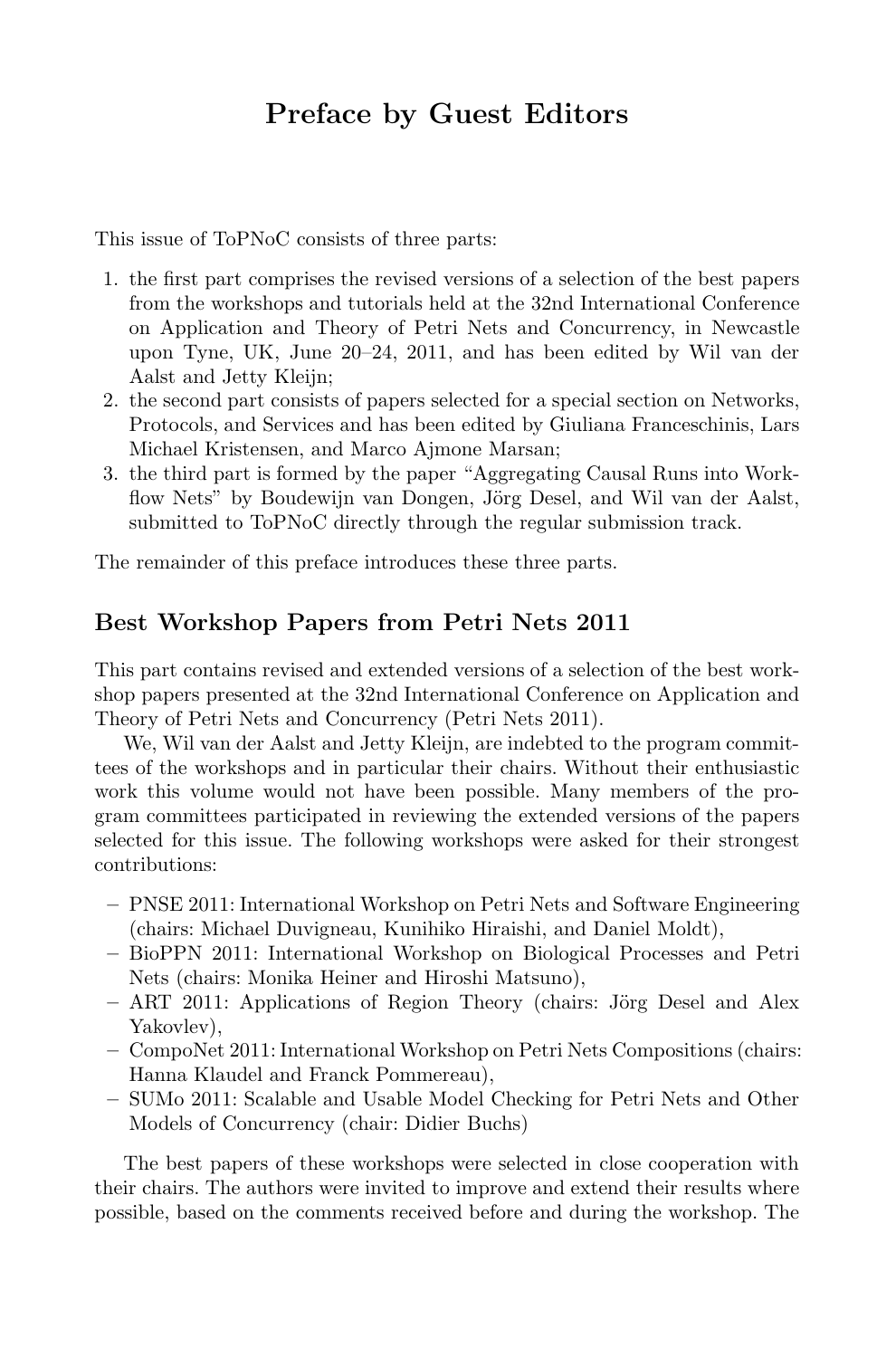resulting revised submissions were reviewed by three to five referees. We followed the principle of also asking for fresh reviews of the revised papers, i.e., from referees who had not been involved initially in reviewing the original workshop contribution. All papers went through the standard two-stage journal reviewing process and eventually eight were accepted after rigorous reviewing and revising. Presented are a variety of high-quality contributions, ranging from model checking and system verification to synthesis, and from work on Petri-net-based standards and frameworks to innovative applications of Petri nets and other models of concurrency.

The paper by Josep Carmona, *The Label Splitting Problem*, revisits label splitting, a technique to satisfy the synthesis conditions through renaming of problematic labels. To be applicable, the classical theory of regions relies on stringent conditions on the input automaton. Although some relaxations on these restrictions were proposed earlier, in general not every automaton can be synthesized while preserving its behavior using classical approaches. The paper formalizes the problem of label splitting and proposes extensions that improve the applicability of the theory of regions.

The paper *Distributed Control of Discrete-Event Systems: A First Step,* by Philippe Darondeau and Laurie Ricker, is concerned with the synthesis of distributed control implemented by asynchronous message passing automata. A survey of discrete-event systems control is provided. Also distributed Petri nets and their synthesis and translation to asynchronous communicating automata are discussed. Then distributed Petri net synthesis techniques are applied to synthesize distributed supervisory controllers that avoid deadlocks or enforce home states. An algorithm is proposed and its limitations are discussed. As an illustration of the method the paper experiments using the 3-dining philosophers problem, which leads to three (new) distributed solutions of this problem.

The third paper, *Extending PNML Scope: A Framework to Combine Petri Nets Types* by Lom-Messan Hillah, Fabrice Kordon, Charles Lakos, and Laure Petrucci, is concerned with Petri net extensions in the context of the International Standard on Petri nets, ISO/IEC 15909, which comprises three parts. ISO/IEC 15909-3 aims at defining extensions on the whole family of Petri nets. This paper elaborates on an extension framework for the third part of the standard and shows how priorities, times, and inhibitor arcs can be added in the context of an interleaving semantics.

Ekkart Kindler, in his paper *Modelling Local and Global Behaviour: Petri Nets and Event Coordination,* introduces the general idea of Event Coordination, Notation (ECNO) and of ECNO nets. ENCO can be used to define the global behavior of a software system on top of existing class diagrams. One of the major objectives of this notation was to make it easy to integrate modelbased code generation with existing structural models, with existing code, and other behavioral models. Basically, the ENCO net describes how the local behavior of the individual parts of the software is coordinated. ECNO nets have been implemented as a Petri net type for the ePNK tool, together with a code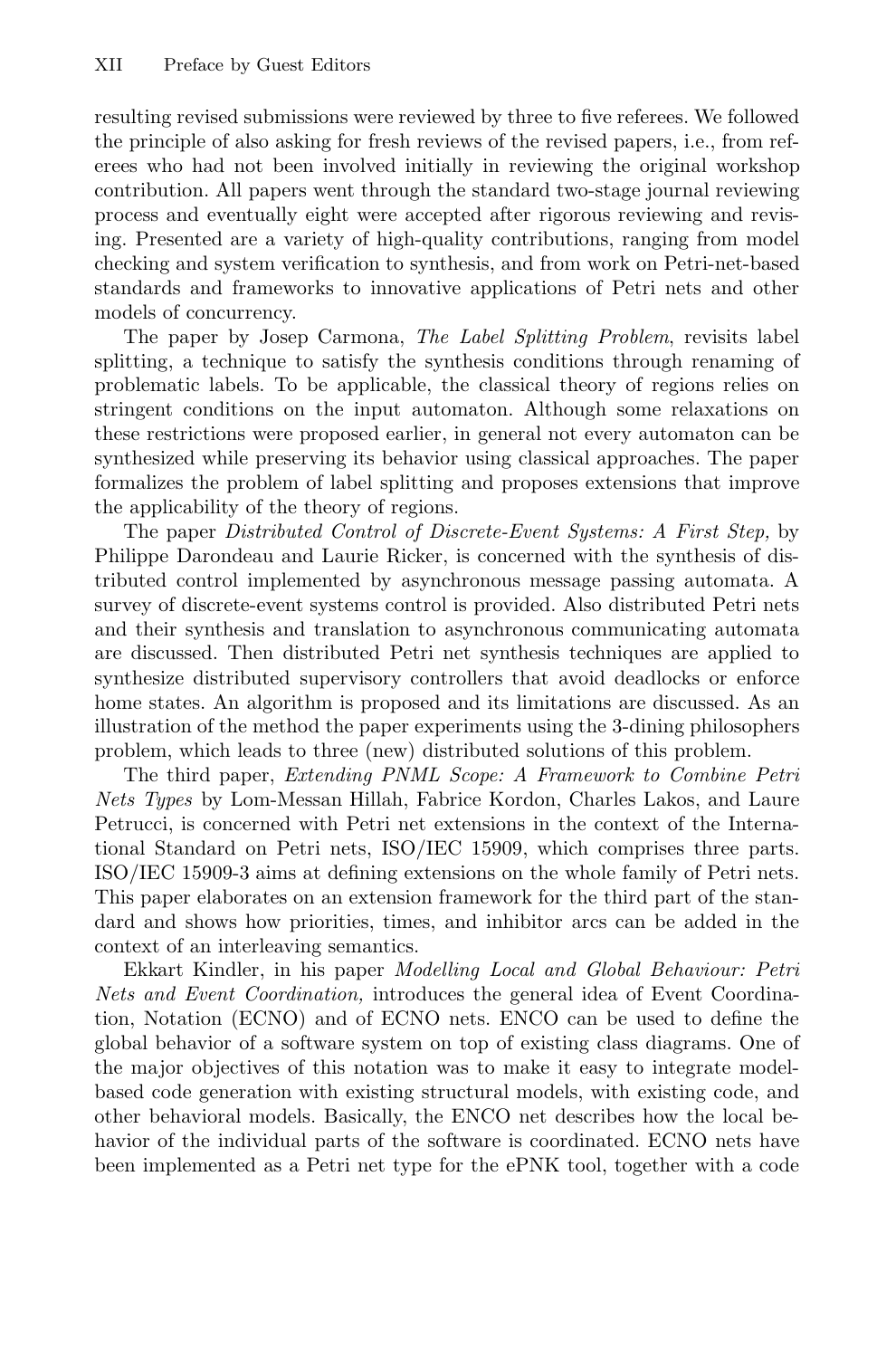generator that produces code that can be executed by the ECNO execution engine.

In *Model Checking Using Generalized Testing Automata*, Ala-Eddine Ben Salem, Alexandre Duret-Lutz, and Fabrice Kordon continue earlier work on LTL model checking of stuttering-invariant properties. The automata-theoretic approach to model checking of linear-time properties relies on  $\omega$ -automata to represent infinite executions of a model. Different types of automata have been used and the current paper proposes to combine features from Testing Automata, and Transition-Based Generalized Büchi Automata, which leads to the introduction of Transition-Based Generalized Testing Automata. Experiments on benchmark models show that TGTA outperform the other approaches in most of the cases.

The paper *A Domain Specific Language Approach for Genetic Regulatory Mechanisms Analysis,* by Nicolas Sedlmajer, Didier Buchs, Steve Hostettler, Alban Linard, Edmundo López Bóbeda, and Alexis Marechal, describes an approach based on Domain Specific Languages (DSLs). The authors provide a language called GReg that aims to describe genetic regulatory mechanisms and their properties. The language is designed to enable model checking. GReg's objective is to shield the user from the complexity of those underlying techniques. The resulting models can be used to discover emerging properties arising from the complex interactions between biological components.

In his paper *Verifying Parallel Algorithms and Programs Using Coloured Petri Nets*, Michael Westergaard describes an approach for the automatic extraction of Coloured Petri Net models from parallel algorithms and programs where processes communicate via shared memory. This makes it possible to verify software using a formal model obtained from runnable code. An implementation of the translation is presented. Moreover, the technique proposed also supports model-driven development. Consequently, extraction of a model from an abstract description and generation of correct implementation code can be combined.

The last paper based on the best papers from the workshops held at the 32nd International Conference on Application and Theory of Petri Nets and Other Models of Concurrency is of a different flavor as it is based on a competition held in the context of the SUMo 2011 workshop. The paper *Report on the Model Checking Contest at Petri Nets 2011,* by Fabrice Kordon, Alban Linard, Didier Buchs, Maximilien Colange, Sami Evangelista, Kai Lampka, Niels Lohmann, Emmanuel Paviot-Adet, Yann Thierry-Mieg, and Harro Wimmel, presents the results of this competition. The participating tools were compared on several tests (state space generation, deadlock detection and reachability analysis) run on a set of common models (Place/Transition and Symmetric Petri nets). The collected data gave some hints about the way techniques scale up depending on both the property investigated and the characteristics of the model. This paper also presents the lessons learned from the organizers' point of view and lists enhancements required for future Model Checking Contests.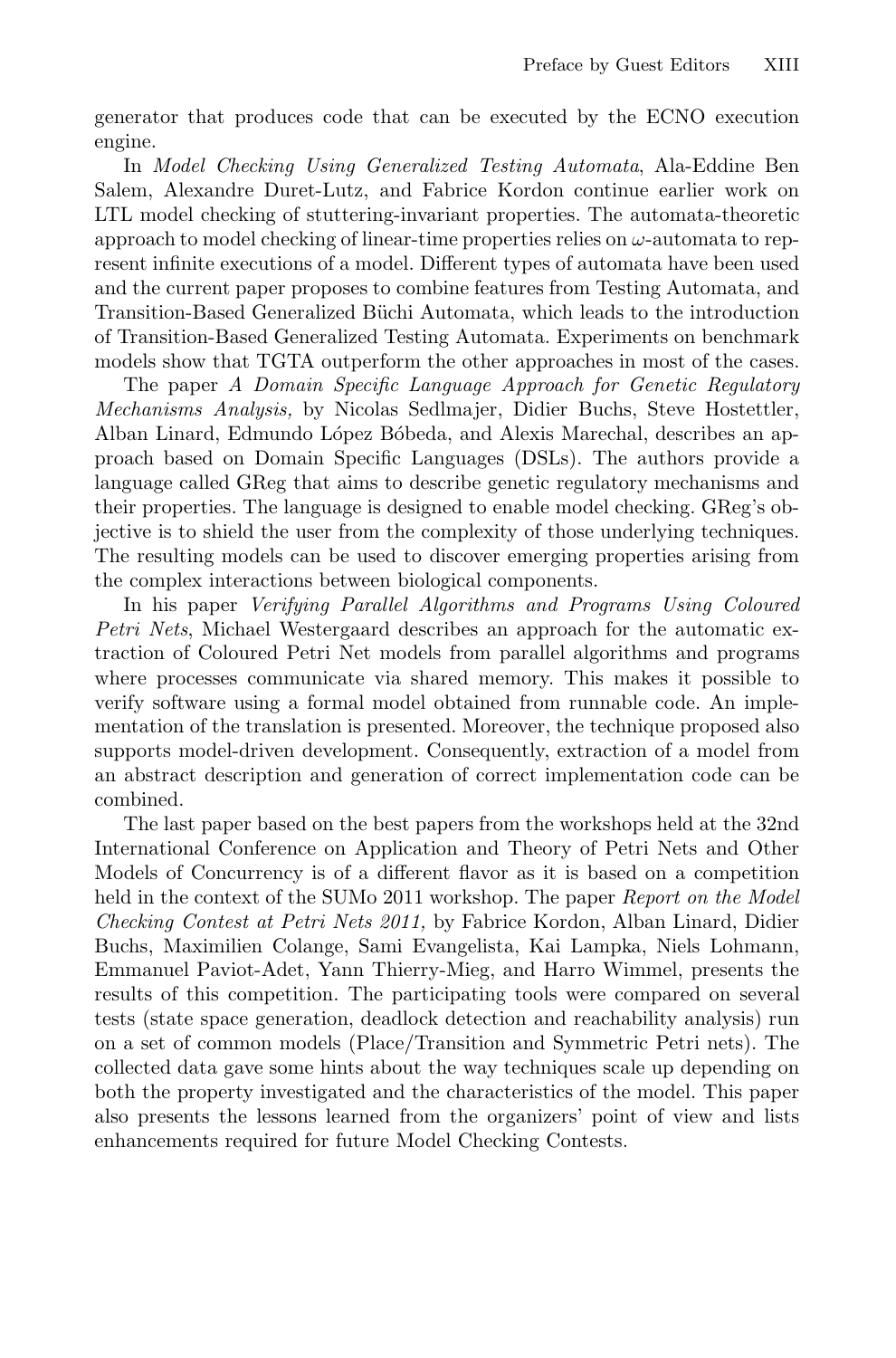#### **Special Section on Networks, Protocols, and Services**

This part of the present ToPNoC issue is dedicated to papers that focus on Petri net-based techniques and technologies, as well as other models of concurrency, and their applications to the analysis and design of networks, protocols, and services. Computer and telecommunication networks, together with their protocols, constitute key building blocks of most modern IT systems, since they define the infrastructures and the services that make possible the cooperation of users, be they human or machine, through the exchange of information. The engineering of networks, protocols, and services supporting today's advanced use of information technology is a challenging discipline, which requires careful behavioral modelling and validation. This makes networks, protocols, and services an important application domain for the use of Petri net techniques, as well as other models of concurrency.

This special section is based on papers submitted through an open call for contributions and invitation to selected researchers in the application domain. All papers went through a two-stage reviewing process and five papers were accepted for publication.

In *Modelling and Formal Verification of the NEO Protocol*, Christine Choppy, Anna Dedova, Sami Evangelista, Kaïs Klaï, Laure Petrucci, and Samir Youcef present their work on the practical application of high-level Petri nets and a suite of supporting computer tools for the modelling and verification of a protocol for the management of large distributed databases. The Petri nets models are constructed based on a reverse-engineering approach from source code, and state space exploration is being used to analyze reliability properties of the election and bootstrap phases of the NEO protocol. One important finding is the identification of several aspects where the present NEO protocol implementation can be improved.

The paper by Sonya Arnold and Jonathan Billington, *An Initial Coloured Petri Net Model of the Hypertext Transfer Protocol Operating Over the Transmission Control Protocol*, concentrates on the use of Coloured Petri Nets (CPNs) for modelling essential features of the Hypertext Transfer Protocol (HTTP), which is currently undergoing revision by the Internet Engineering Task Force. A CPN model of the HTTP protocol is presented that relies on an explicit and rigorous modelling of the service provided by the underlying transport protocol. State spaces and standard behavioral properties of Petri nets are being used to verify liveness and termination properties of HTTP and determine tight upper bounds on interface buffers.

The paper *Privacy Compliance Verification in Cryptographic Protocols* by Suriadi Suriadi, Chun Ouyang, and Ernest Foo focuses on the use of CPNs for constructing executable formal models of privacy enhancing protocols. A representative protocol in the form of the Private Information Escrow Bound to Multiple Conditions Protocol (PIEMCP) is considered. A CPN model of the PIEMCP protocol together with associated modelling techniques is presented and then temporal logic and model checking techniques are used to formulate and verify privacy compliance properties under a range of attack scenarios.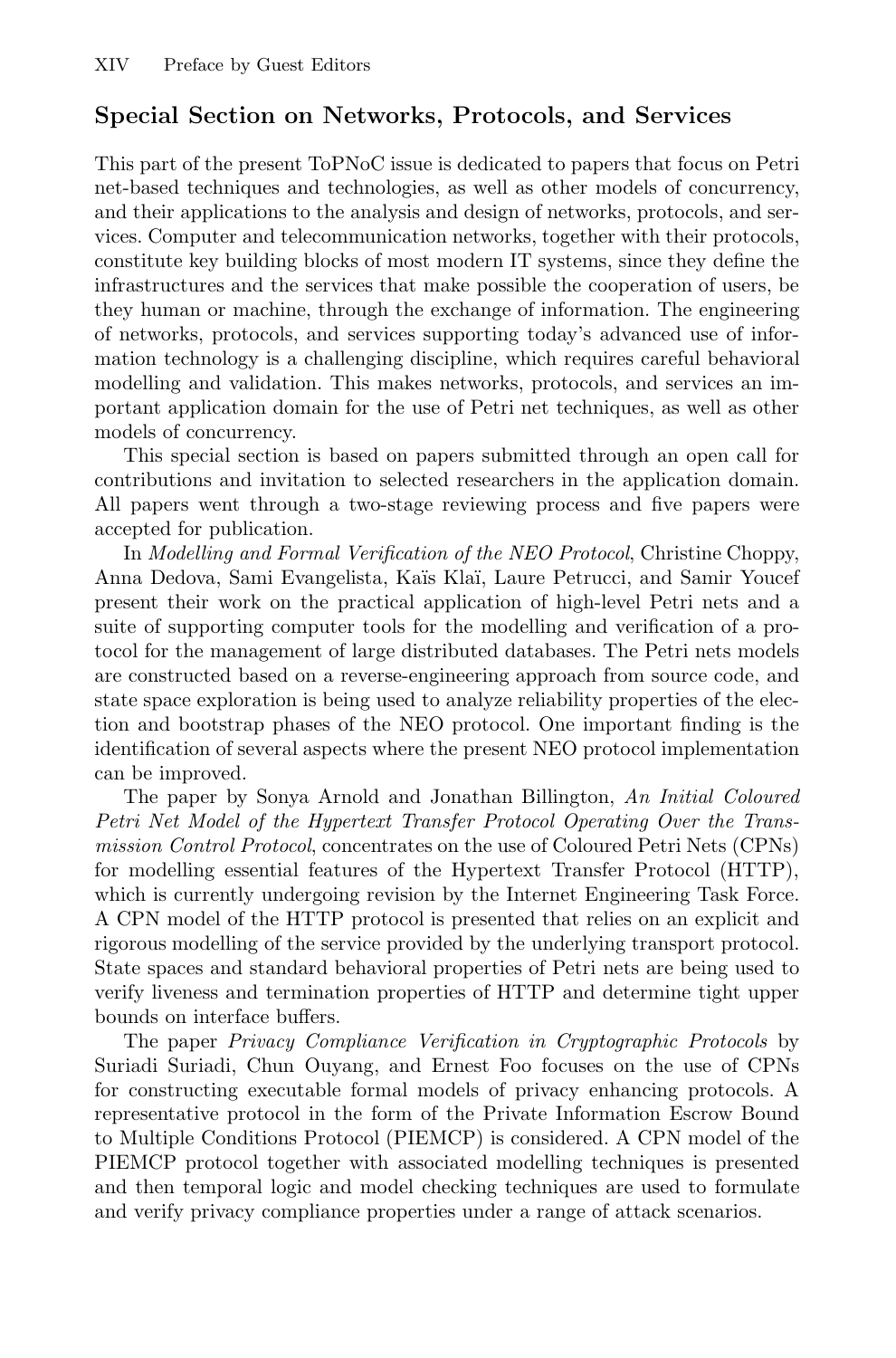Dario Bruneo, Francesco Longo, and Antonio Puliafito, in their paper *Modeling Energy-Aware Cloud Federations with SRNs*, develop a methodology based on stochastic reward nets to evaluate management policies in the context of infrastructure as a service clouds. Models are developed for cloud infrastructure components and it is shown how these can be used to reason analytically about energy efficiency in hybrid clouds consisting of cooperating private and public clouds. In this context, federation policies allow clouds to cooperate to handle peak request periods for virtual machines while virtual server consolidation policies allow infrastructure shutdown of data centre services.

In their paper *A SAN-Based Modeling Approach to Performance Evaluation of an IMS-Compliant Conferencing Framework*, Stefano Marrone, Nicola Mazzocca, Roberto Nardone, Roberta Presta, Simon Pietro Romano, and Valeria Vittorini propose a component- and template oriented modelling approach based on Stochastic Activity Networks (SANs) for reasoning about the performance of a distributed IP-based multimedia conferencing framework. Performance models built using the proposed approach are validated via comparison with performance measures extracted from a deployed implementation, demonstrating the accuracy of the result obtained with the approach.

#### **Regular Paper**

An earlier version of the paper *Aggregating Causal Runs into Workflow Nets* by B.F. van Dongen, J. Desel, and W.M.P. van der Aalst was submitted to the ART workshop at Petri Nets 2011 and was suggested as a paper for ToPNoC by the workshop organizers. However, to avoid any conflict of interest, the paper was submitted to ToPNoC directly through the regular submission track. This was done because one of the authors (Wil van der Aalst) was also editor of the special issue based on Petri Nets 2011. The reviewing process was handled by the Editor-in-Chief, Kurt Jensen.

The paper *Aggregating Causal Runs into Workflow Nets* provides three algorithms for deriving marked Petri nets from sets of partially-ordered causal runs. The three aggregation algorithms differ with respect to the assumptions about the information contained in the causal runs. Unlike most papers on process mining, the authors use the assumption that events are logged as partial orders instead of linear traces. Although the work is inspired by applications in the process mining and workflow domains, the results are generic and can be applied in other application domains.

#### **Thanks**

As guest editors, we would like to thank all authors and referees who have contributed to this issue: not only is the quality of this volume the result of the high scientific value of their work, but we would also like to acknowledge the excellent cooperation throughout the whole process that has made our work a pleasant task. Finally, we would like to pay special tribute to Lars Madsen of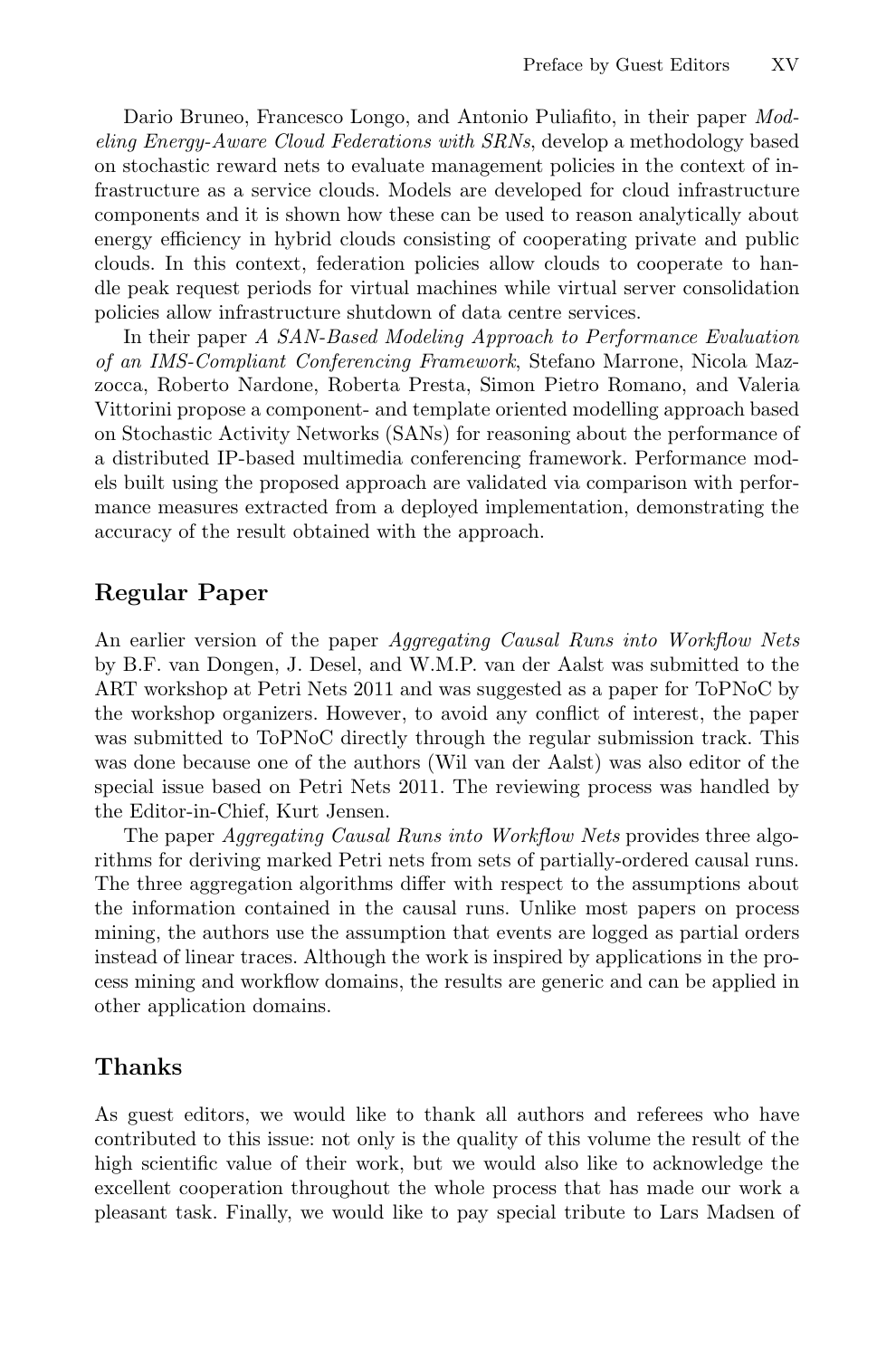Aarhus University and Ine van der Ligt of Eindhoven University of Technology, who provided technical support for the composition of this volume and interacted with the authors. We are also grateful to the Springer/ToPNoC team for the final production of this issue.

August 2012 Wil van der Aalst Jetty Kleijn Giuliana Franceschinis Lars Michael Kristensen Marco Ajmone Marsan

Guest Editors, Sixth Issue of ToPNoC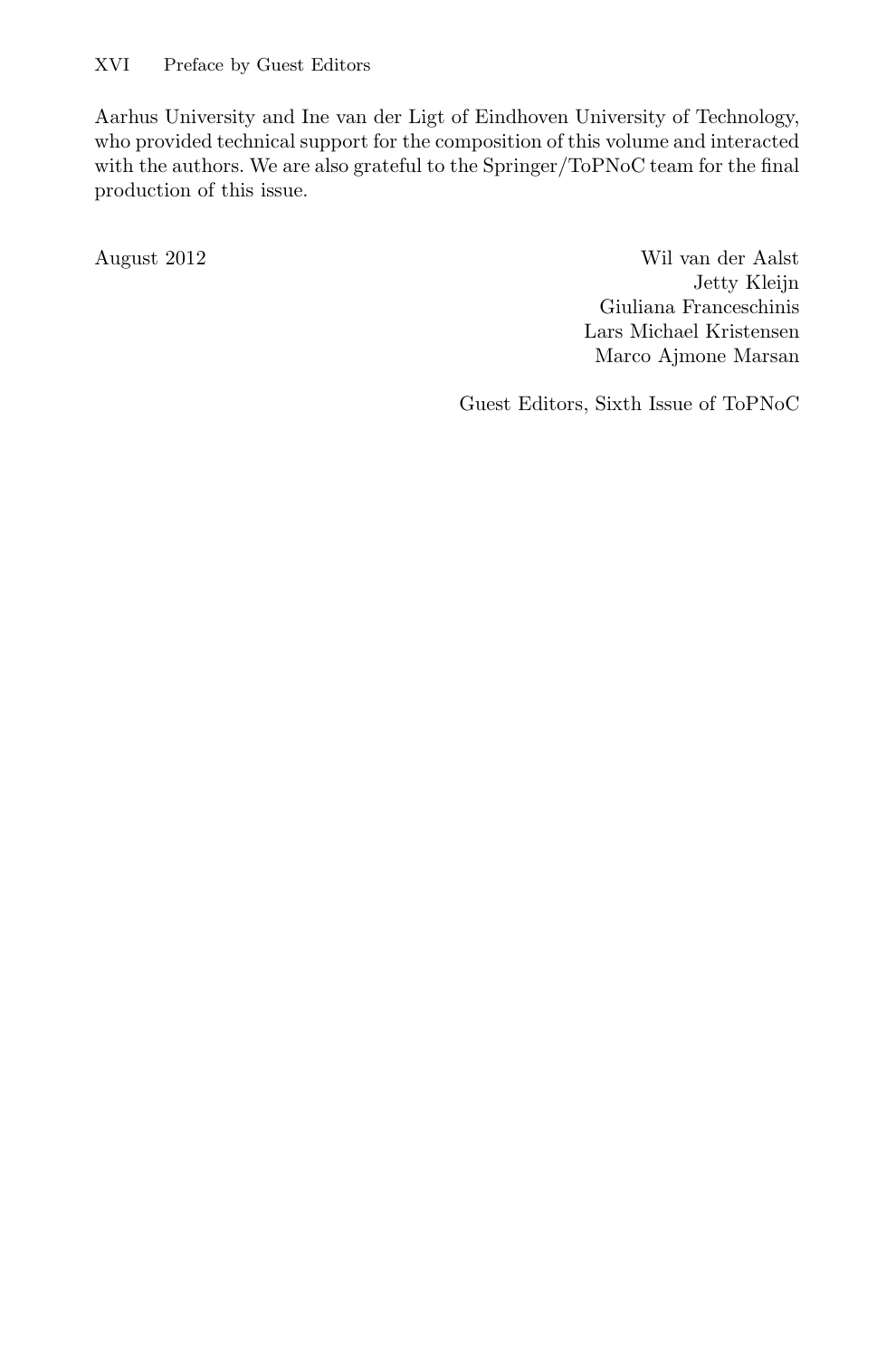# **Organization**

#### **Guest Editors**

Wil van der Aalst, The Netherlands Jetty Kleijn, The Netherlands Giuliana Franceschinis, Italy Lars Michael Kristensen, Norway Marco Ajmone Marsan, Italy

#### **Co-chairs of the Workshops**

Didier Buchs (Switzerland) Jörg Desel (Germany) Michael Duvigneau (Germany) Monika Heiner (Germany) Kunihiko Hiraishi (Japan) Hanna Klaudel (France) Hiroshi Matsuno (Japan) Daniel Moldt (Germany) Franck Pommereau (France) Alex Yakovlev (UK)

#### **Referees**

Arseniy Alekseyev David Angeli Alessio Angius Gianfranco Balbo Kamel Barkaoui Robin Bergenthum Marco Bernardo Marcello Bonsangue Dragan Bosnacki Hanifa Boucheneb Marco Beccuti Didier Buchs Lawrence Cabac Massimo Canonico Claudine Chaouiya Silvano Chiaradonna Carla Fabiana Chiasserini Piotr Chrzastowski-Wachtel Gianfranco Ciardo Daniele Codetta-Raiteri David D'Aprile Jörg Desel Boudewijn van Dongen Claude Dutheillet Sami Evangelista Guy Gallasch Steven Gordon Boudewijn Haverkort Xudong He Kunihiko Hiraishi Tommi Junttila Hanna Klaudel Jetty Kleijn Michal Knapik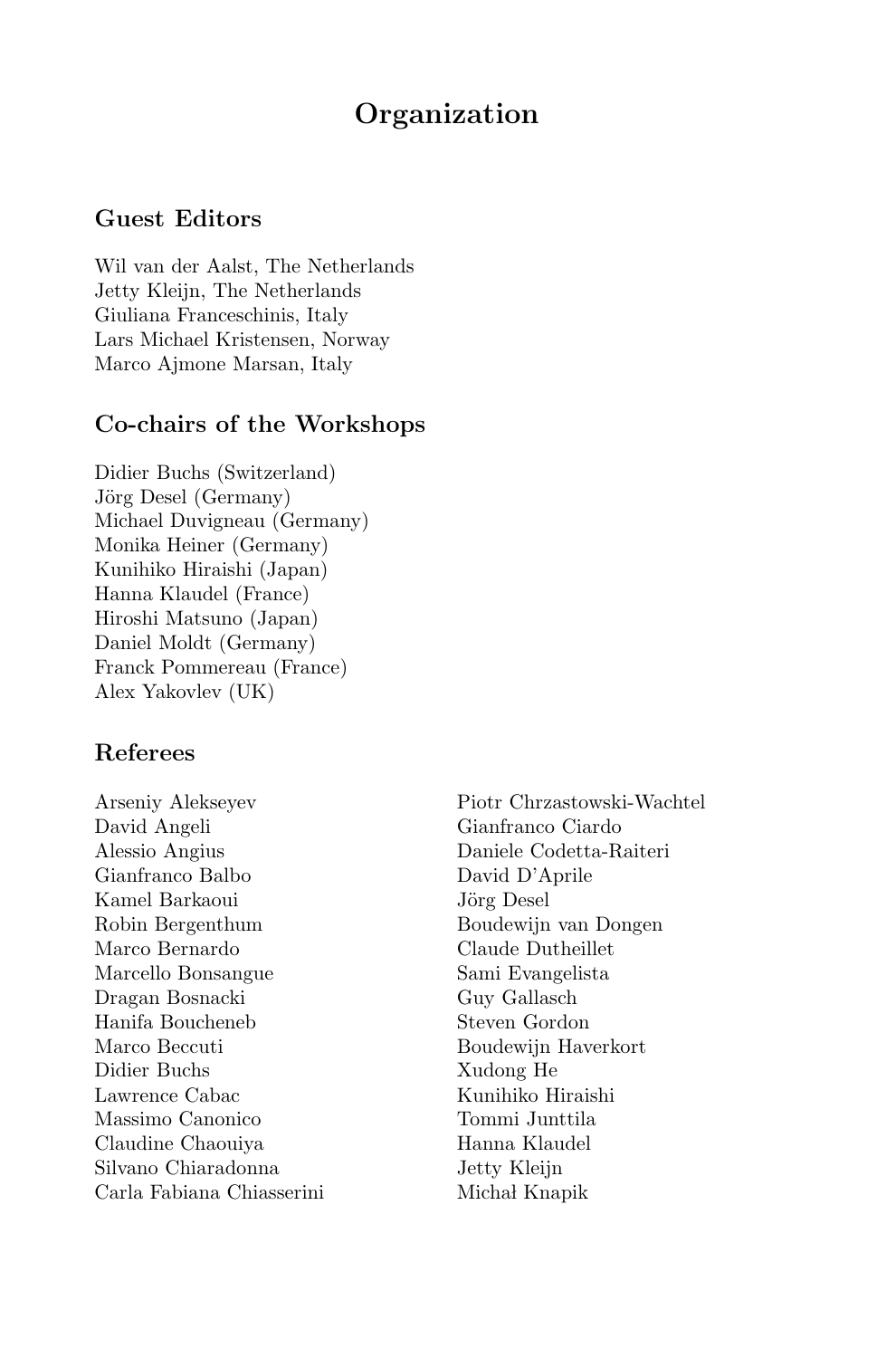Fabrice Kordon Marta Koutny Lars Michael Kristensen Luciano Lavagno Didier Le Botlan Charles Lakos Chen Li Johan Lilius Robert Lorenz Michela Meo Artur Meski Patrice Moreaux Berndt Müller Aurélien Naldi Meriem Ouederni

Laure Petrucci Franck Pommereau Louchka Popova-Zeugmann Jean François Pradat-Peyre Jean-Francois Raskin Markus Siegle Kent Inge F. Simonsen Andrea Turrini Antti Valmari Michael Westergaard Manuel Wimmer Shingo Yamaguchi Shaofa Yang Mengchu Zhou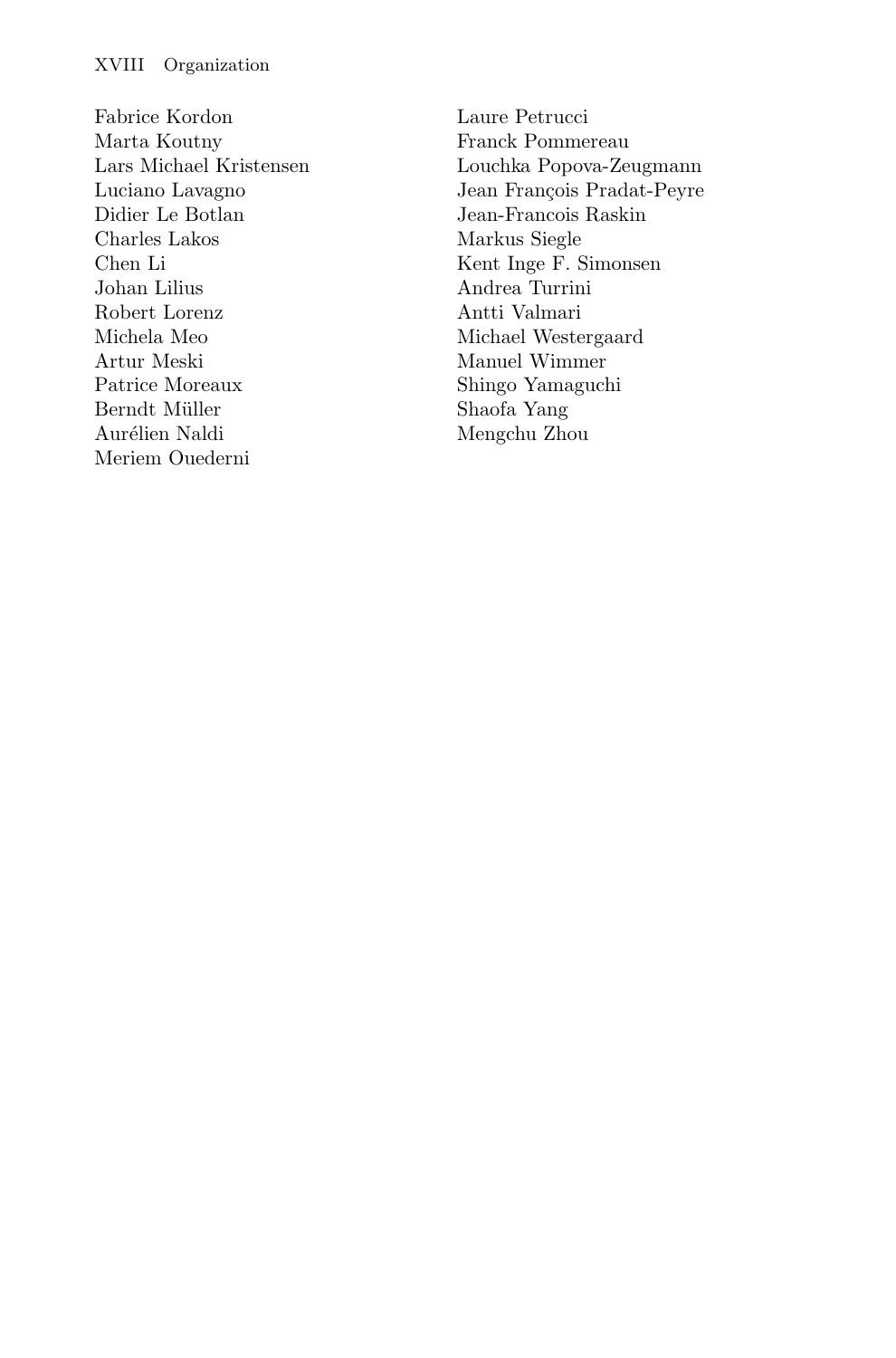# **Table of Contents**

## **Best Workshop Papers from Petri Nets 2011**

| Josep Carmona                                                                                                                                                                                                                              | 1   |
|--------------------------------------------------------------------------------------------------------------------------------------------------------------------------------------------------------------------------------------------|-----|
| Distributed Control of Discrete-Event Systems: A First Step<br>Philippe Darondeau and Laurie Ricker                                                                                                                                        | 24  |
| Extending PNML Scope: A Framework to Combine Petri Nets Types<br>Lom-Messan Hillah, Fabrice Kordon, Charles Lakos, and<br>Laure Petrucci                                                                                                   | 46  |
| Modelling Local and Global Behaviour: Petri Nets and Event                                                                                                                                                                                 |     |
| Ekkart Kindler                                                                                                                                                                                                                             | 71  |
| Model Checking Using Generalized Testing Automata<br>Ala-Eddine Ben Salem, Alexandre Duret-Lutz, and Fabrice Kordon                                                                                                                        | 94  |
| A Domain Specific Language Approach for Genetic Regulatory                                                                                                                                                                                 | 123 |
| Nicolas Sedlmajer, Didier Buchs, Steve Hostettler, Alban Linard,<br>Edmundo López Bóbeda, and Alexis Marechal                                                                                                                              |     |
| Verifying Parallel Algorithms and Programs Using Coloured                                                                                                                                                                                  |     |
| Michael Westergaard                                                                                                                                                                                                                        | 146 |
| Report on the Model Checking Contest at Petri Nets 2011<br>Fabrice Kordon, Alban Linard, Didier Buchs, Maximilien Colange,<br>Sami Evangelista, Kai Lampka, Niels Lohmann,<br>Emmanuel Paviot-Adet, Yann Thierry-Mieg, and<br>Harro Wimmel | 169 |

## **Special Section on Networks, Protocols, and Services**

| Christine Choppy, Anna Dedova, Sami Evangelista, Kaïs Klaï,            |  |
|------------------------------------------------------------------------|--|
| Laure Petrucci, and Samir Youcef                                       |  |
| An Initial Coloured Petri Net Model of the Hypertext Transfer Protocol |  |
|                                                                        |  |
| Sonya Arnold and Jonathan Billington                                   |  |